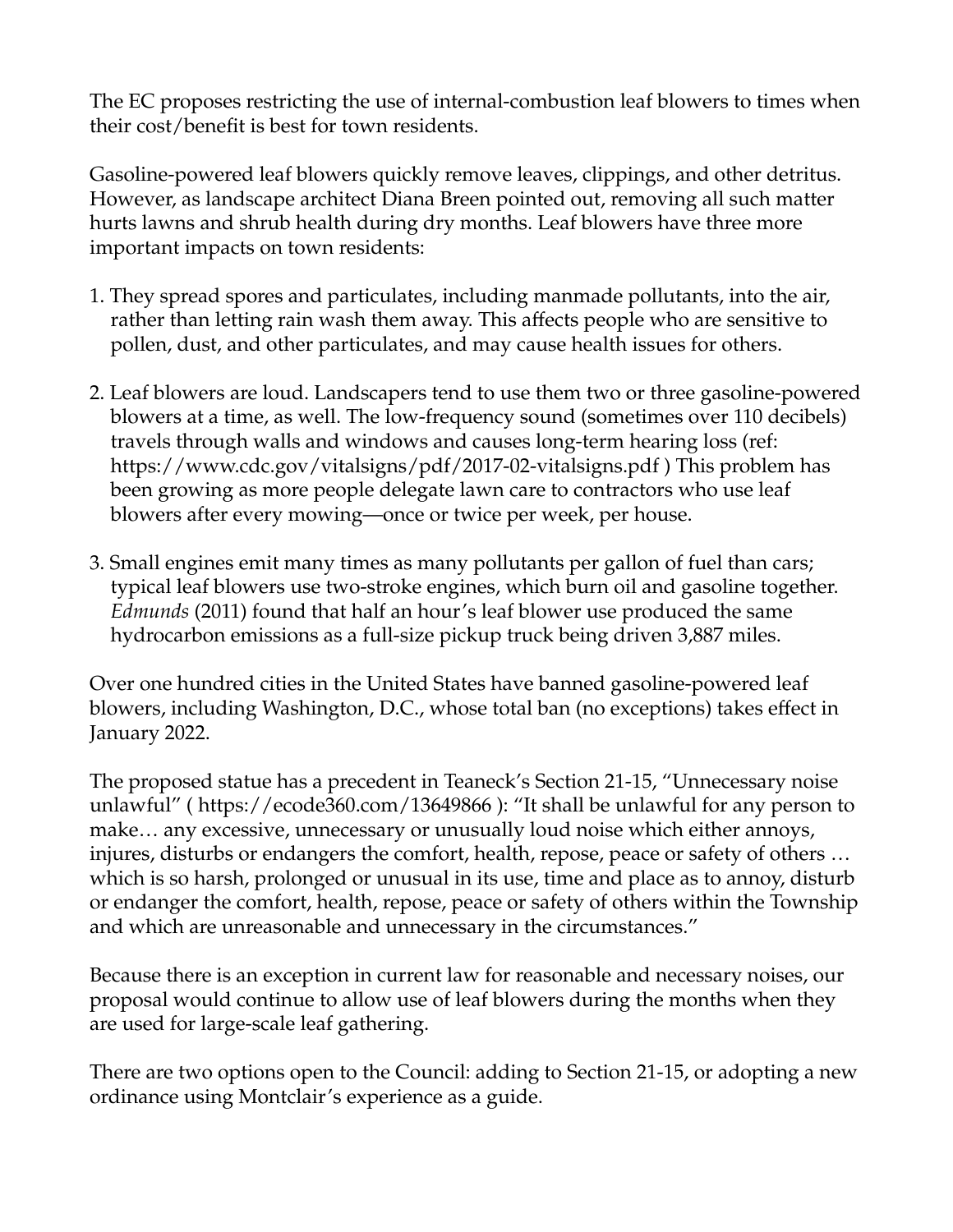## **1. Modifying the current statute**

This would add to the current Section 21-15. Section (a) covers whistles, horns, bells, dogs, vehicles, power tools, and speakers; section (b) restricts various equipment, including leaf blowers, to specific hours of the day. Section (c) would further restrict hours for landscapers and set specific penalties. Section (d) would restrict leaf blowers to months when they are most useful for their intended purpose. Section (e) would specify the responsible party.

(c) The operation of any internal combustion-powered tools or equipment used lawn care equipment, including mowers, leaf blowers, edgers or trimmers, to be restricted to operating between 8:00 a.m. to 9:00 p.m, unless such work occurs within an industrial or commercial zone and the resulting noise does not impact on any residential property. Any violation is subject to a fine of \$500 for the first offense and \$1,000 for further offenses. *(Explanation: this restriction is less lenient than the current code, which allows use of equipment from 6:30 am on weekdays and 7:30 am on weekends and holidays, and adds specific penalties for violations.*

(d) The operation of any leaf blowers is banned from May 1 through September 30, except by homeowners, who may use such equipment on their own property. "Leaf blowers" are defined as any device which is used to move solid objects such as leaves or grass via the movement of air.

(e). In cases of an infraction of (b) or (c) which do not involve a homeowner using equipment on their own property, penalties are the responsibility of the primary contractor, rather than the contractor's employees or subcontractors.

*Regarding part (e): if a citizen brings a complaint against a contractor, e.g. "Joe's Landscaping," it is unreasonable to expect the citizen to be able to actually name the employees. Likewise, if a contractor uses day-hires, it is unreasonable to expect them to be exempt from the law because the day-hires are technically not employees.*

## 2. **Creating a new statute**

*The second option is to adopt an ordinance similar to Montclair's ordinance #94-43, which was added on December 13, 1994 (see attachment). The proposed, modified version is:*

## **Leaf blowers.**

**A. Purpose and intent**. The Township of Teaneck hereby finds that unlimited use of leaf blowers powered by internal combustion engines impairs the economic and social welfare, health, peace, and quality of life of persons residing in Teaneck, through the creation of unnecessary noise, the reintroduction of pollutants and particulates into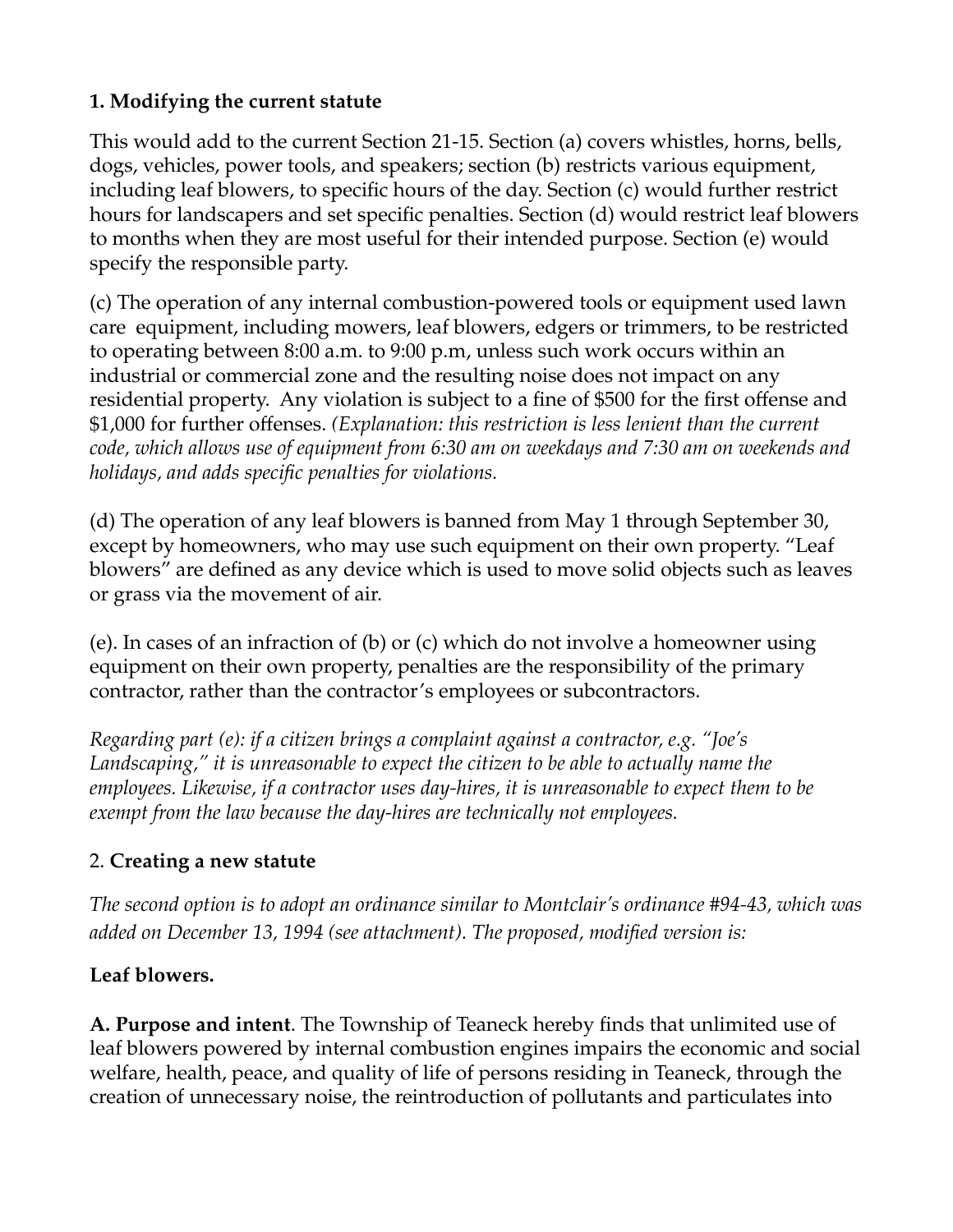the air, and byproducts of combustion. The purpose of this section is to minimize the adverse impact of such equipment by restricting its use within the Township.

**B. Hours of use**. Leaf blowers powered by internal combustion engines shall not be operated in the Township of Teaneck on weekdays between 8:00 a.m. and 8:00 p.m.

**C. Limitation on use of leaf blowers**. The operation of leaf blowers, regardless of their power source, shall be limited in each calendar year to the time period between March 1 and March 30, inclusive, and between October 1 and December 15, inclusive. The Emergency Management Coordinator shall have the authority to modify such dates when extreme or unusual weather conditions warrant.

**D. Mufflers**. It shall be a violation hereof to operate any leaf blower powered by an internal combustion engine in the Township of Teaneck without a properly functioning muffler.

**E. Responsibilities**. Property owners, business operators, landlords and tenants of a property shall each have all the duties and responsibilities prescribed in this chapter, and no property owner, business operator, landlord or tenant shall be relieved from such duties or responsibilities by reason of the fact that the other of them or the occupant is also responsible therefor and in violation thereof.

**F. Emergencies**. The Emergency Management Coordinator is authorized to suspend one or more of the provisions of this section for a period of 24 hours or more whenever such Coordinator determines that an emergency situation exists in the Township.

**G. Responsible parties.** In cases which do not involve a homeowner using equipment on their own property, penalties are the responsibility of the primary contractor, rather than the contractor's employees or subcontractors.

*To relieve the burden on police, the D.C. code contains the following language to allow for civilian complaints without police support. This would be applicable to either proposal.*

[Any citizen may file a] complaint [which] shall be submitted no later than one week following the occurrence of the alleged violation and shall be signed by an original complainant who shall attest to its accuracy, under penalty of perjury. The complaint shall include: *[the name of the person or company, the location, the date and time, and any additional information.]*

(iii) A District inspector need not witness a violation for a (iv) A complainant under sub-subparagraph (i) of this subparagraph may appear and give testimony at any